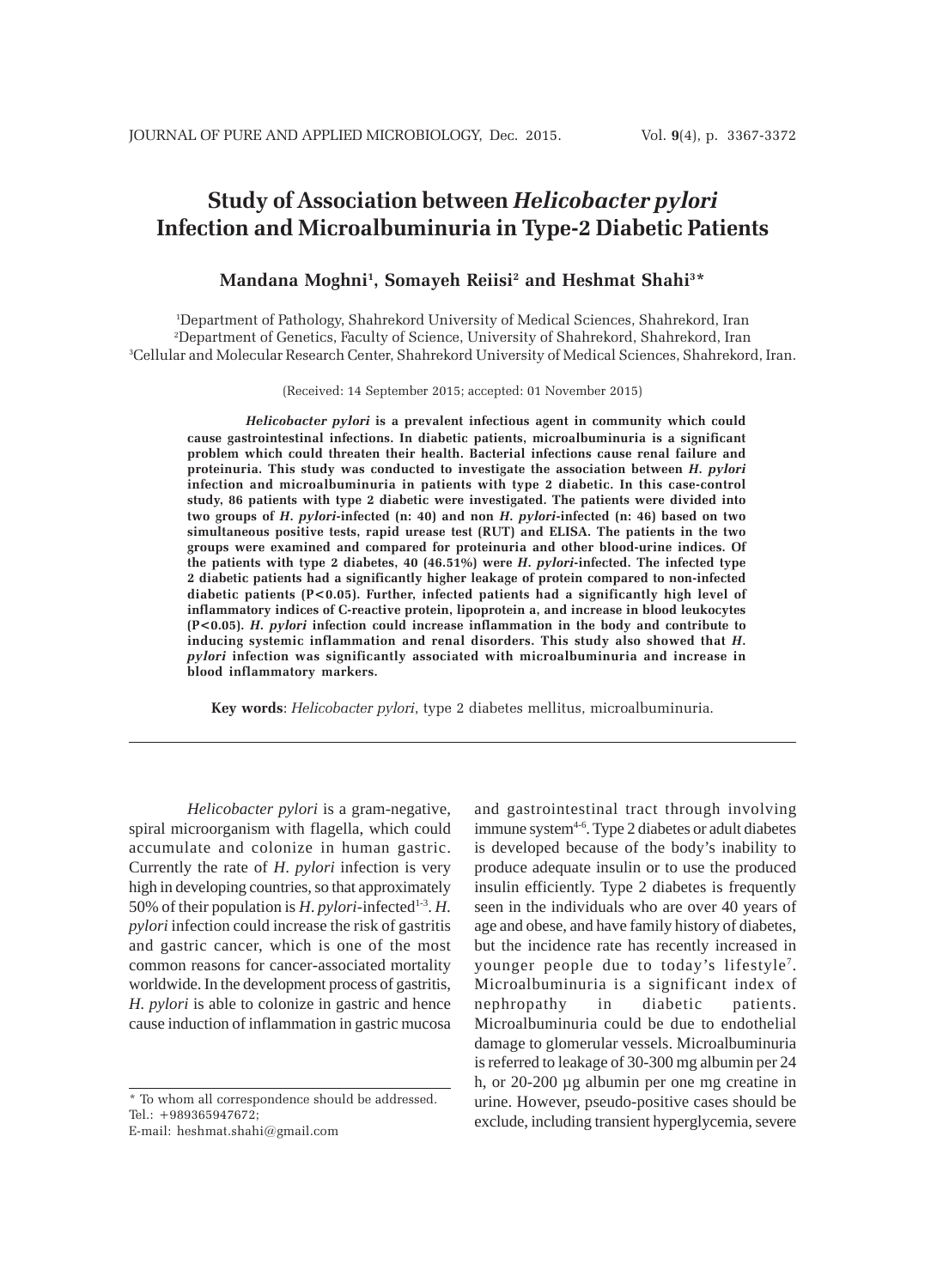physical activity, urinary tract infections, blood hypertension, heart failure, and acute febrile disease8-10. Regarding high rate of *H*. *pylori* infection and number of patients with the type 2 diabetes, it is necessary to investigate threat effects of *H*. *pylori* on gastrointestinal and urinary tract. Several diseases and agents could damage glomerulus and renal artery, which contributes to progressing renal disorders. Bacterial infections, such as Chlamydia and *H*. *pylori* infections, and viral infections, including Epstein-BarrVirus infection and hepatitis, could cause these renal and cardiovascular diseases<sup>11-14</sup>. This study is conducted to determine and investigate the association between *H*. *pylori* infection and proteinuria, especially microalbuminuria in patients with type 2 diabetes.

#### **MATERIALS AND METHODS**

A total of 86 patients with type 2 diabetes and gastrointestinal disorder referring in HAJAR hospital and Pasteur Laboratory, Shahr-e-kord, IRAN, were enrolled and after being informed and data was recorded and process was approved by the medical ethics committee. None of them had received anticoagulants and nonsteroidal antiinflammatory drugs (NSAIDs) for 1 month before specimens collection and none of them had treatment for *H. Pylori* infection. The patients who were under diet therapy or insulin therapy and above 40 years of age were selected. The parametrics which were investigated to confirm the diagnosis of type 2 diabetes and considered as inclusion criteria were age of over 40 years, at least 3 years since the development of diabetes, 24-h proteinuria e" 500 mg, the serum creatinine level < 1.5 mg/dl, triglyceride level < 400 mg/dl, and negative urine culture samples. The patients were assigned to two groups, *H*. *pylori*-infected (n: 40) and non *H*. *pylori*-infected (n: 46), based on two simultaneously positive or negative tests, rapid urease test (RUT) and ELISA IgM and IgG antibody against bacteria. Samples was taken as biopsies for determining H.pylori infection by RUT test and blood sample for antibody against bacteria. The exclusion criteria consisted of history of treatment for *H*. *pylori* infection, acquisition of other infectious diseases, use of antibiotics, and under treatment for renal disorders. The investigated demographic characteristics were: age, Gender, anti diabetic therapies (diet and/or insulin), body mass index (BMI), and length of diabetes development. Moreover, the examined clinical parameters consisted of total cholesterol, glycemia, triglyceride, high-density lipoprotein (HDL), lowdensity lipoprotein (LDL), lipoprotein a, glycated hemoglobin (HbA1c), number of leukocytes, erythrocyte sedimentation rate (ESR), C-reactive protein (CRP), and microalbumin (Malb). Further, the presence of infection with *H*. *pylori* were investigated by RUT and ELISA based on change at the RUT band color, from yellow to red and IgM and IgG antibodies against *H*. *pylori*, respectively (with 95% sensitivity and 97% specificity)<sup>15,16</sup>. BMI was measured in Kg/m<sup>2</sup>. Systolic and diastolic pressure was measured by voices heard by the manometer (Omron) after 10 minutes of seating, and diastolic pressure above 85 mmHg and systolic pressure above 120 mmHg were considered as hypertension. Blood sugar was measured by Cobas Integra (hexokinase method), triglycerides by enzymatic method, and HDL, LDL, HbA1c, and CRP by kits manufacturer's instructions. Lipid a (LPa) was measured by enzyme Immunoassay (Boehringer Kit). Diagnosis of coronary heart disease was confirmed by electrocardiography. Leakage of 24-h urine albumin over 300mg and clearance rate of creatinine under 70 ml/min in patients were considered as nephropathy. Leakage of urine microalbumin was carried out by nephelometry, so that 24-h urine was collected and measured every four weeks for 12 weeks and 30- 300 mg microalbumin was considered as microalbuminuria<sup>17,18</sup>. However, the patients with 30-300 mg microalbumin that did heavy exercise and/or suffered from urinary tract infections were not considered as microalbuminuria patients. To investigate *H*. *pylori* infection, gastric antrum biopsies taken in hospital following the patient's referring with his/her written consent were used for RUT and blood samples was used to examine the presence of *H*. *pylori* antibody. If both tests were positive, the patient was considered as *H*. *pylori*-infected, with 95-99% sensitivity.

### **Statistical analysis**

For all the data, mean (standard deviation) was used per the statistician's advice. The distribution of data was examined by Kolmogorov-Smirnov test and t-test. Non parametric variables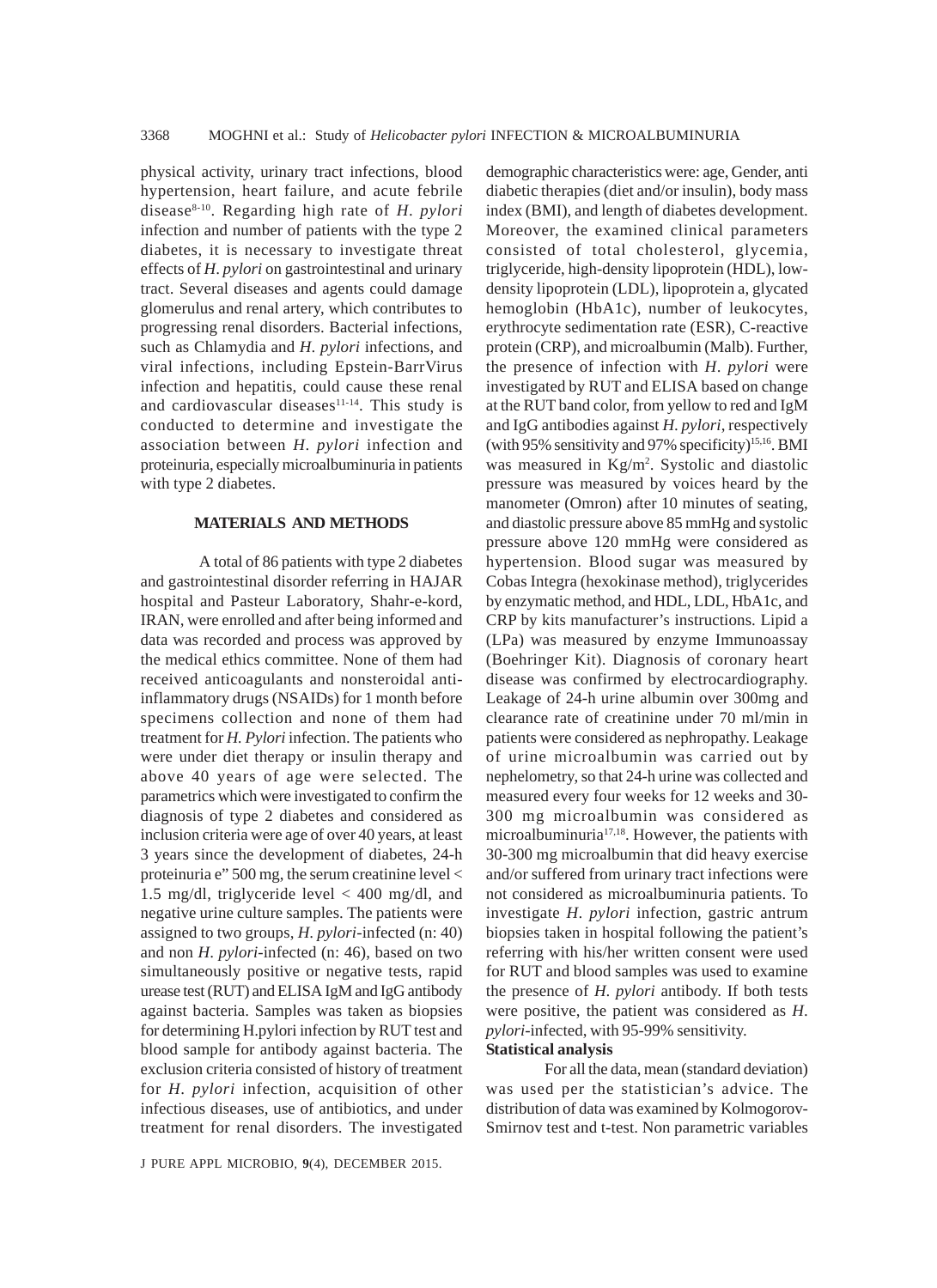were investigated by Mann-Whitney test. The association between albuminuria and other variables was examined by Spearman correlation coefficient and regression. A statistician analyzed the data using SPSS and P<0.05 was considered significant (95% CI).

# **Findings**

Table 1 shows demographic characteristics and clinical data for diabetic patient by *H*. *pylori*-infected and non *H*. *pylori*-infected patients.

Table 2 shows the data on nutrition and therapeutic regimen in the patients.

The existence of *H*. *pylori* was confirmed in 40 (46.51%) samples of hepatitis patients. No significant increase in microalbuminuria was seen in *H*. *pylori*-infected patients compared to the non *H*. *pylori*-infected patients. Further, the number of leukocytes, serum ESR, CRP, and lipoprotein-a was significantly higher in *H*. *pylori*-infected patients than non *H*. *pylori*-infected patients. Endoscopy was done for all the patients and 30 *H*. *pylori*infected patients and 16 non *H*. *pylori*-infected patients had abnormal endoscopic findings (P<0.001). Microalbuminuria level was associated with *H*. *pylori* infection, independent of the measured parameters such as LDL and HbA1C, and gender.

## **DISCUSSION**

One of the most important reasons for physiological defect in renal function is diabetic nephropathy, associated with hypertension and urinary protein excretion. Nephropathy occurs at various and sequential degrees, including an increase in glomerular filtration rate and then microalbuminuria and macroproteinuria<sup>21</sup>. Microalbuminuria could be a simple and sensitive symptom of development of renal failure in the

**Table 1.** Demographic characteristics and clinical data for *Helicobacter pylori*infected and non *H*. *pylori*-infected patients

| The investigated variables            | Non <i>Helicobacter pylori-</i><br>infected patients | Helicobacter pylori-<br>infected patients | P Value         |
|---------------------------------------|------------------------------------------------------|-------------------------------------------|-----------------|
| Number of patients                    | 46                                                   | 40                                        | Total $(n: 86)$ |
| Gender (male/female)                  | 26/20                                                | 33/7                                      | Total $(n: 86)$ |
| Age $(yr)$                            | $53 + 5.2$                                           | $54 \pm 7.8$                              |                 |
| Total cholesterol                     | $189 \pm 10$                                         | $178 + 12$                                | 0.05<           |
| High density lipoprotein $(mg/dl)$    | $30\pm5.8$                                           | $22 + 4.4$                                | $\leq 0.5$      |
| Low density lipoprotein (mg/dl)       | $124 + 3.3$                                          | $127 + 4.5$                               | 0.05 <          |
| (mg/dl)Lipoprotein a                  | $40+2.5$                                             | $49 + 4.4$                                | 0.05 >          |
| Triglyceride (mg/dl)                  | $200+4.2$                                            | $198 + 2.5$                               | 0.05 <          |
| Fasting blood sugar (mg/dl)           | $124.4 + 3.3$                                        | $121 + 4.8$                               | 0.05 <          |
| $HbA1c$ $(\%)$                        | $5.9 \pm 0.8$                                        | $7 + 1$                                   | 0.05 <          |
| Body mass index $(Kg/m2)$             | $30+2$                                               | $29 \pm 1.6$                              | 0.05 <          |
| Proteinuria $(mg/24 h)$               | $133 \pm 8.8$                                        | $161 + 10$                                | 0.05 >          |
| C-reactive protein $(mg/dl)$          | $28+2$                                               | $39+10$                                   | 0.05 >          |
| Leukocytes count $(10^3/\text{mm}^3)$ | $9+1$                                                | $13 + 2.3$                                | 0.05 >          |

**Table 2.** The data on nutrition and therapeutic regimen in the *Helicobacter pylori*-infected and non *H*. *pylori*-infected patients

|                                              | Non Helicobacter pylori-<br>infected patients | Helicobacter pylori-<br>infected patients | P Value |
|----------------------------------------------|-----------------------------------------------|-------------------------------------------|---------|
| Administered with diet (male/female)         | 12/10                                         | 16/4                                      |         |
| Administered with oral insulin (male/female) | 7/8                                           | 8/6                                       |         |
| Administered with parenteral insulin         | 3/6                                           | 4/2.                                      |         |

J PURE APPL MICROBIO*,* **9**(4), DECEMBER 2015.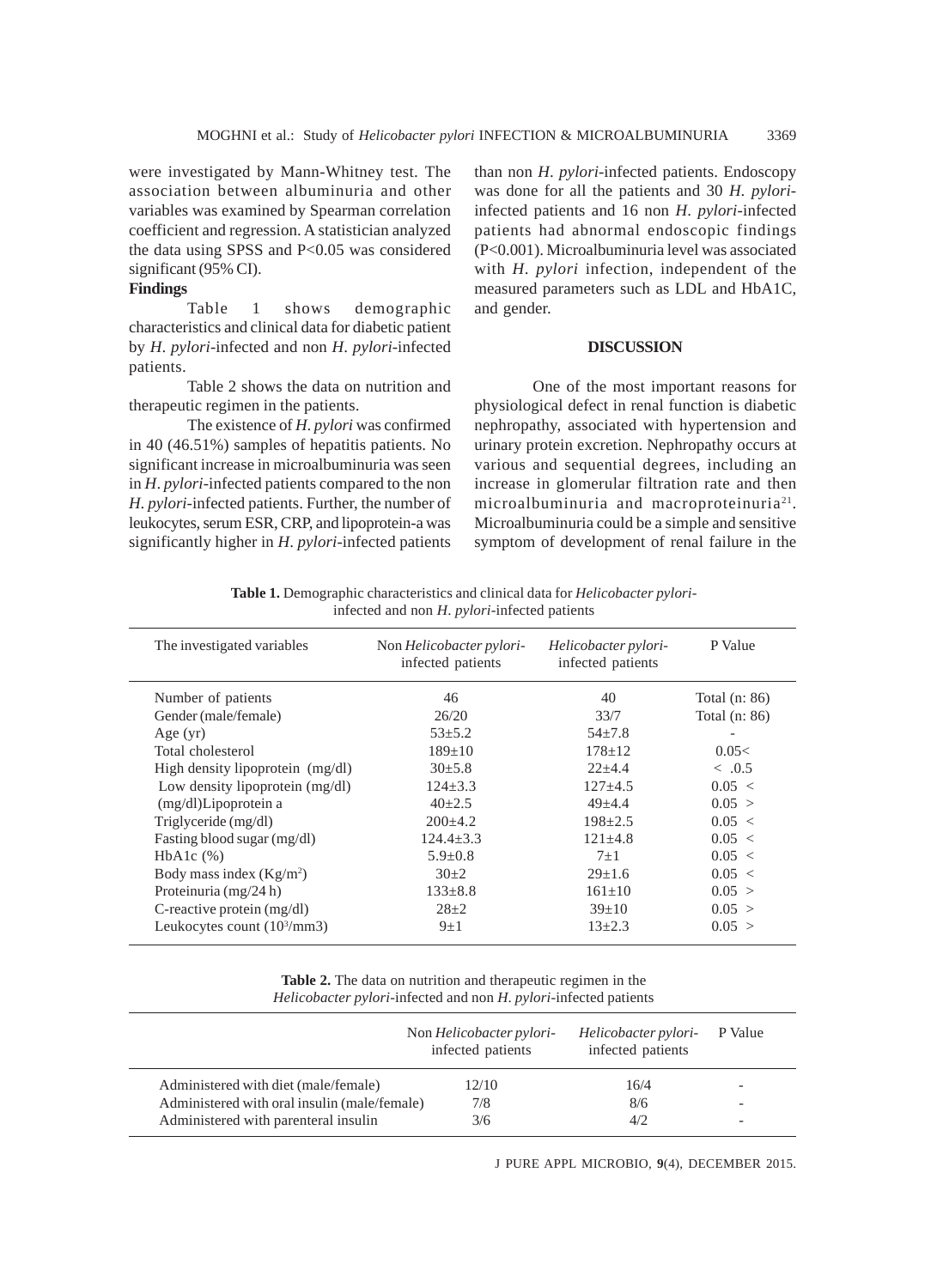future.Therefore, study of potentially associated factors is necessary to find out useful approaches to preventing worse consequences of nephropathy<sup>22</sup>. Microalbuminuria level was obtained higher in the *H*. *pylori*-infected patients than the non *H*. *pylori*-infected. Prevalence of *H*. *pylori* infection in the patients with hepatitis has been reported approximately  $40-80\%$ <sup>24-25</sup>. Similarly, the prevalence of *H*. *pylori* infection was derived approximately 46.51% in the patients in the present study, which is consistent with other studies. Microalbuminuria is closely related to endothelial inflammation, so that different studies have shown that Persistent and chronic inflammatory responses of the immune system to the presence of *H*. *pylori* cause increase in and escalation of inflammation and vascular endothelial damage in the patients with diabetes<sup>26</sup>. As demonstrated in some studies, microalbuminuria level was significantly higher in H. pylori-infected patients with hepatitis than the non H. pylori-infected, and H. pylori elimination in diabetes patients led to microalbuminuria level amounting to the level in the non infected patients, which is inconsistent with some studies $27.28$ . Further, some studies, inconsistent with the present study, have demonstrated a significant association between fasting blood sugar in *H*. *pylori*-infected and non *H*. *pylori*-infected patients with diabetes. Consistent with the present study, no significant association was seen between HbA1c in *H*. *pylori*infected and non *H*. *pylori*-infected patients with diabetes<sup>27</sup>. Some studies have indicated a significant association between *H*. *pylori*-infection and serum levels of lipoprotein a, HDL, LDL, and inflammatory cytokines such as interleukin 1 and interleukin 6. In this study serum lipoprotein was significantly associated with inflammatory factors such as CRP, ESR, and the number of leukocytes in *H. pylori*-infected hepatitis patients. Similarly, another study found a significant association between hepatitis and the bacterial infection, but not  $HbA1C$  level<sup>24</sup>. As with the present study, some studies have obtained a significant association between other variables such as BMI, smoking, hypertension, and duration of disease in *H. pylori*infected and non *H. pylori*-infected patients26. It is noteworthy that in a study in Italy, a significant association between gender and the bacterial infection was seen<sup>29</sup>, which is not consistent with our study. In view of the inflammation in the

infected patients with hepatitis, the level of microalbuminuria was significantly higher in the infected patients than non infected patients. In few studies, no significant association of nephropathy and bacterial infection with microalbuminuria level was seen, as well<sup>26</sup>. As a result, *H*. *pylori* infection in hepatitis patients could affect systemic inflammation and renal function failure, causing increase in leakage of some proteins in kidney and urinary tract. However, further studies with larger sample size and investigation of other factors and inflammatory markers are needed for more definite conclusion.

## **ACKNOWLEDGMENTS**

Hereby, we gratefully thank the staff of Hajar Hospital and Pasteur Laboratory of Shahrekord and all the patients who participated in this study.

#### **REFERENCES**

- 1. Shahi H, Reiisi S, Sadeghiani M, Mahsa M, Bahreini R, Moghni M, et al. Prevalence of cagA and babA2 genes in Helicobacter Pylori strains Isolated from Iranian gastrointestinal disorder patients and their gastritis classification. *Journal of biology and todays world.* 2014; **3**(12):256- 60.
- 2. Shahi H, Sadeghiani M, Mahsa M, Reiisi S, Bagheri N, Shahi S, et al. The Relation Between Helicobacter Pylori Infection And Abo Blood Group And Rhesus Factor. *Iranian Journal of Public Health.* 2014; **43**(2):180.
- 3. Heshmat Shahi, Mandana Moghni, Rasol Bahreini, Somayeh Reiisi, Shirzad. H. Association Between H.pylori babA Virulence Factor with Clinical Outcome and ABO Blood Groups *Journal of Pure and Applied Microbiology* 2015; **9**( Special Edition May. 2015.
- 4. Sakitani K, Hirata Y, Hayakawa Y, Serizawa T, Nakata W, Takahashi R, et al. Role of Interleukin-32 in Helicobacter pylori-Induced Gastric Inflammation. *Infection and Immunity.* 2012; **80**(11):3795-803.
- 5. Nosrati A, Naghshvar F, Khanari S. Cancer Stem Cell Markers CD44, CD133 in Primary Gastric Adenocarcinoma. *International Journal of Molecular and Cellular Medicine.* 2014; **3**(4):279-86.
- 

6. Pervez S. Non-Hodgkin Lymphoma (NHL) in

J PURE APPL MICROBIO*,* **9**(4), DECEMBER 2015.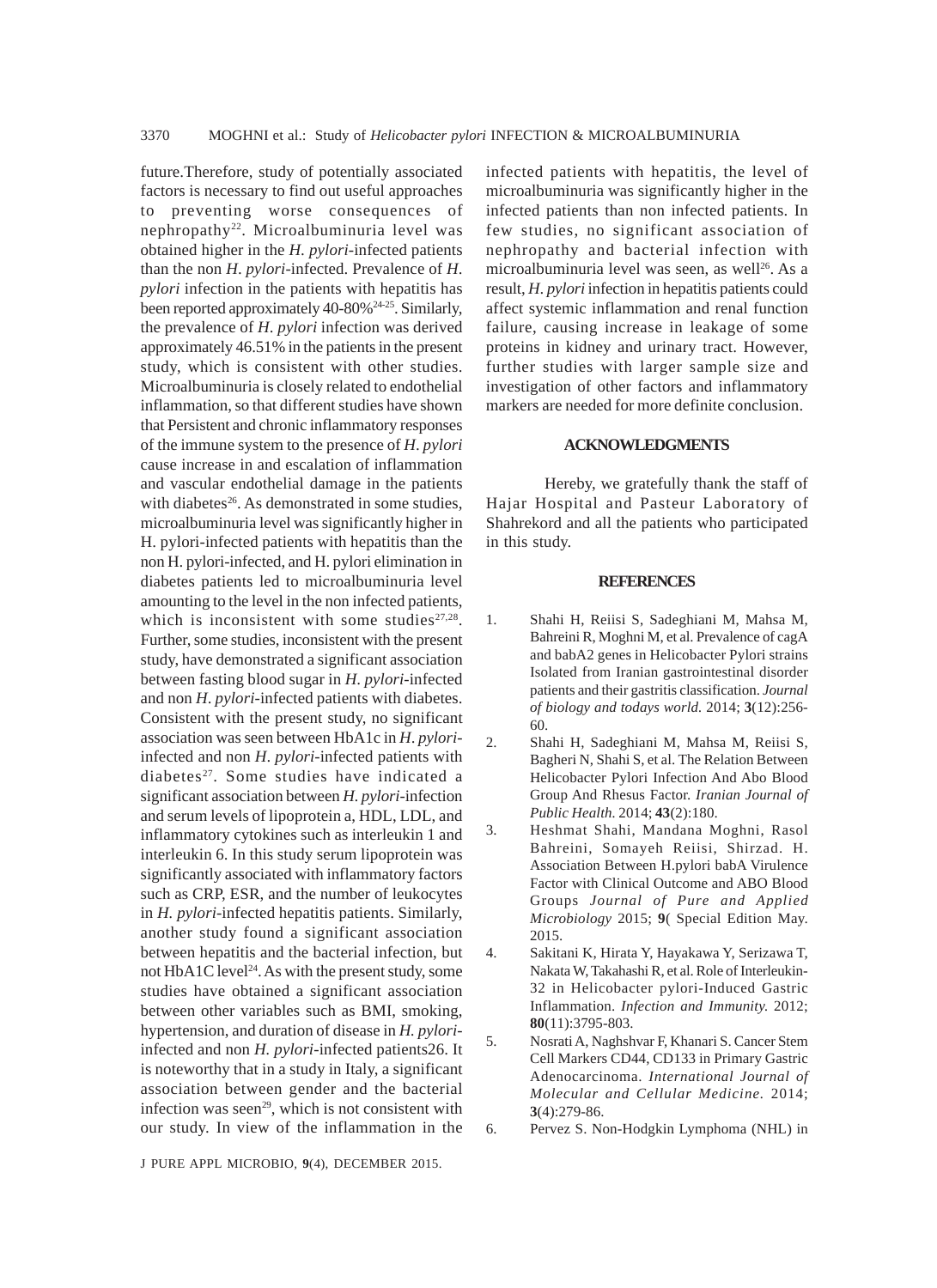Pakistan. *International Journal of Molecular and Cellular Medicine.* 2012; **1**(1):62-3.

- 7. Ardisson Korat AV, Willett WC, Hu FB. Diet, lifestyle, and genetic risk factors for type 2 diabetes: a review from the Nurses' Health Study, Nurses' Health Study 2, and Health Professionals' Follow-up Study. *Current nutrition reports.* 2014; **3**(4):345-54
- 8. Satirapoj B. Nephropathy in diabetes. Diabetes: Springer; 2013. p. 107-22.
- 9. Jerums G, MacIsaac RJ. Treatment of microalbuminuria in patients with type 2 diabetes mellitus. *Treatments in endocrinology*. 2002; **1**(3):163-73. Epub 2005/04/01.
- 10. Kwak BO, Chung S, Kim KS. Microalbuminuria in children with urinary tract infection. *Korean Journal of Pediatrics.* 2010; **53**(9):840-4.
- 11. Winston JA, Bruggeman LA, Ross MD, Jacobson J, Ross L, D'Agati VD, et al. Nephropathy and establishment of a renal reservoir of HIV type 1 during primary infection. *New England Journal of Medicine.* 2001; **344**(26):1979-84.
- 12. Tong CW, Bakran A, Peiris JM, Muir P, Herrington CS. The association of viral infection and chronic allograft nephropathy with graft dysfunction after renal transplantation1, 2. *Transplantation.* 2002; **74**(4):576-8.
- 13. Satoskar AA, Nadasdy G, Plaza JA, Sedmak D, Shidham G, Hebert L, et al. Staphylococcus infection-associated glomerulonephritis mimicking IgA nephropathy. *Clinical Journal of the American Society of Nephrology.* 2006; **1**(6):1179-86.
- 14. Viswanathan V, Jasmine JJ, Snehalatha C, Ramachandran A. Prevalence of pathogens in diabetic foot infection in South Indian type 2 diabetic patients. *The Journal of the Association of Physicians of India.* 2006: **5**(10), 1013
- 15. Graham DY, Reddy S. Rapid detection of anti-Helicobacter pylori IgG in urine using immunochromatography. *Alimentary pharmacology & therapeutics*. 2001; **15**(5):699- 702. Epub 2001/05/01.
- 16. Khademi F, Poursina F, Hosseini E, Akbari M, Safaei HG. Helicobacter pylori in Iran: A systematic review on the antibiotic resistance. *Iranian Journal of Basic Medical Sciences.* 2015; **18**(1):2-7.
- 17. Lo M, Lee KF, Chan N, Leung W, Ko G, Chan WB, et al. Effects of gender, Helicobacter pylori and hepatitis B virus serology status on cardiovascular and renal complications in Chinese type 2 diabetic patients with overt nephropathy. Diabetes, *Obesity and Metabolism.* 2004; **6**(3):223-30.
- 18. Caramori M, Fioretto P, Mauer M. The need for early predictors of diabetic nephropathy risk: is albumin excretion rate sufficient? *Diabetes.* 2000; **49**(9):1399-408.
- 19. Hunt R, Thomson A. Canadian Helicobacter pylori consensus conference. Canadian Association of Gastroenterology. Canadian journal of gastroenterology= *Journal canadien de gastroenterologie.* 1997; **12**(1):31-41.
- 20. Afsharipour S, Nazari R, Douraghi M. Seroprevalence of anti-Helicobacter pylori and anti-cytotoxin-associated gene A antibodies among healthy individuals in center of Iran. *Iranian Journal of Basic Medical Sciences.* 2014; **17**(8):547-52.
- 21. Talaei A, Jabari S, Bigdeli MH, Farahani H, Siavash M. Correlation between microalbuminuria and urinary copper in type two diabetic patients. *Indian J Endocrinol Metab*. 2011; **15**(4):316-9. Epub 2011/10/27.
- 22. Rossi MC, Nicolucci A, Pellegrini F, Comaschi M, Ceriello A, Cucinotta D, et al. Identifying patients with type 2 diabetes at high risk of microalbuminuria: results of the DEMAND (Developing Education on Microalbuminuria for Awareness of reNal and cardiovascular risk in Diabetes) Study. *Nephrology Dialysis Transplantation.* 2008; **23**(4):1278-84.
- 23. Devrajani BR, Shah SZA, Soomro AA, Devrajani T. Type 2 diabetes mellitus: A risk factor for Helicobacter pylori infection: A hospital based case-control study. *International Journal of Diabetes in Developing Countries.* 2010; **30**(1):22-6.
- 24. Bajaj S, Rekwal L, Misra SP, Misra V, Yadav RK, Srivastava A. Association of helicobacter pylori infection with type 2 diabetes. *Indian Journal of Endocrinology and Metabolism.* 2014; **18**(5):694-9.
- 25. Demir M, Gokturk HS, Ozturk NA, Kulaksizoglu M, Serin E, Yilmaz U. Helicobacter pylori prevalence in diabetes mellitus patients with dyspeptic symptoms and its relationship to glycemic control and late complications. *Digestive diseases and sciences.* 2008: **53**(10)
- 26. Pietroiusti A, Giuliano M, Magrini A, Bergamaschi A, Galante A. Cytotoxin-Associated Gene A Strains of Helicobacter Pylori Represent a Risk Factor for the Development of Microalbuminuria in Type 2 Diabetes. *Diabetes Care.* 2006; **29**(6)
- 27. Yanik S, Dogan Z, Sarikaya M, Ergul B, Filik L. Helicobacter pylori eradication reduces microalbuminuria in type-2 diabetic patients: a prospective study. *Acta gastro-enterologica Belgica.* 2014; **77**(2):235-9. Epub 2014/08/06.

J PURE APPL MICROBIO*,* **9**(4), DECEMBER 2015.